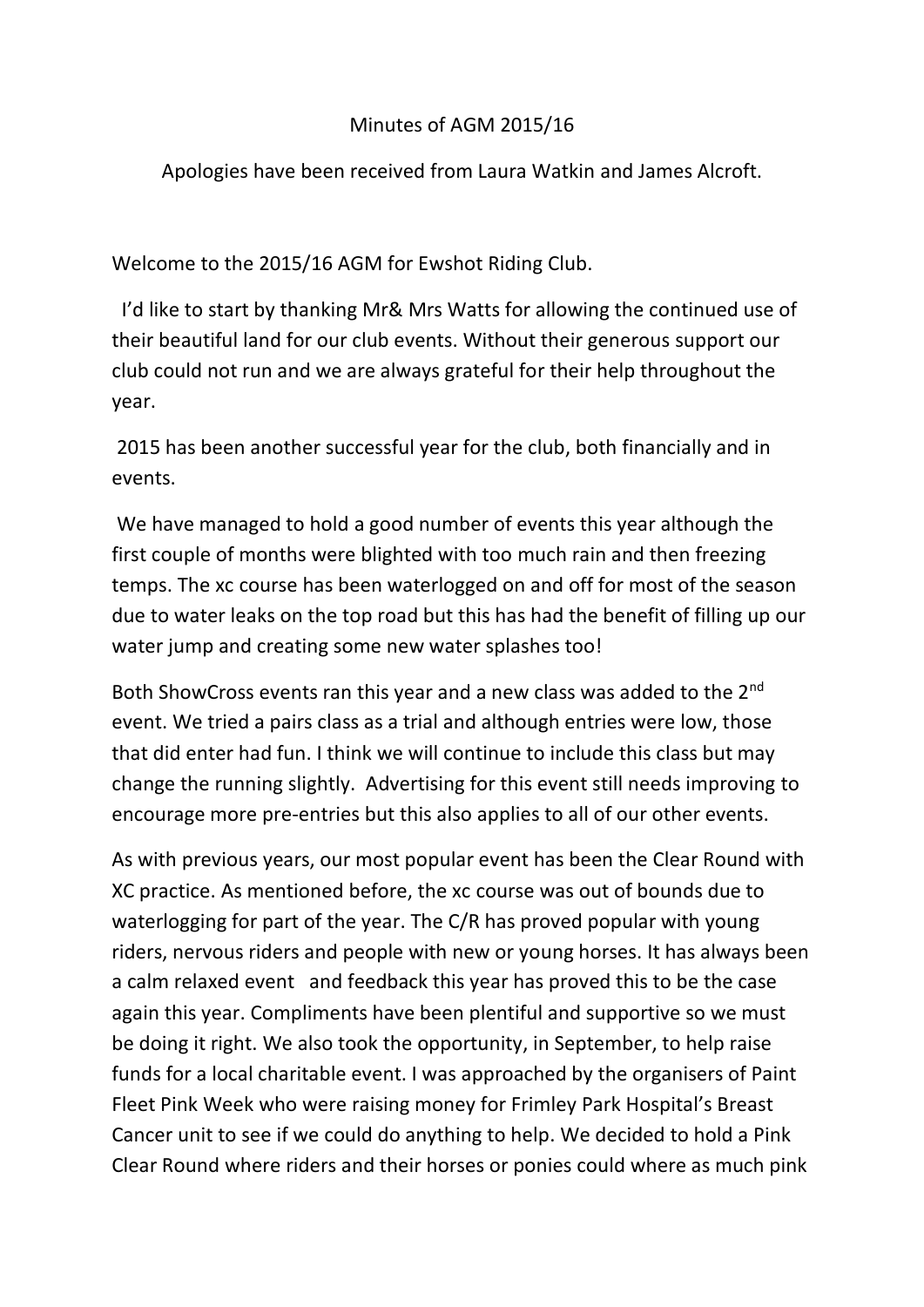as they liked. This turned out to be the High light of the year for me and was an incredibly popular event. We had to expand our parking area to accommodate the huge number of lorries and trailers that arrived throughout the extended morning. The club grounds were awash with pink – even grown men in pink leotards! We managed to raise an amazing £500 for their appeal which was matched by Frimley Park so our total amount was £1000. As a result of this, the club will hold another charity Clear Round in 2016. Charity and theme to be decided.

We have held a few Dressage competitions this year and revisited our dressage with instruction competition which was well attended. The evening dressage seemed popular and therefore we will be holding another one this year.

On the subject of Dressage, Linda, our Dressage Captain has decided to step down after successfully running this event for a number of years. We would like to thank Linda for all the time she has put into the organising and running this discipline. As we all know, this has not always been an easy job with judges being particularly hard to track down. Linda will remain on the committee in her post of Membership Secretary. The post of dressage captain is now vacant so if you would like to be considered please contact me.

We also held a number of Show Jumping competitions throughout the year including the exciting addition of The Sunshine Tour Qualifiers and a trip to Hickstead for the Championships after 6 of our members qualified. Some of the committee went along to support the team and in the end 2 members got through to the finals. This was a great achievement for our little club and we are all very proud of both riders and their horses. More competitions for this event will be held in 2016. The 3 competitions held at the club were all well attended with the Chase Me Charlie, held at the end, being hotly contested.

Early last year, it was decided that we should arrange some members only events and to organise a members only mini Hunter Trial which would be free to enter. So we arranged a morning of XC practice at Mini Mattingley course. This was very well attended and proved to be popular with all. It was a very hot day so the ponies and horses enjoyed cooling off in the water jump.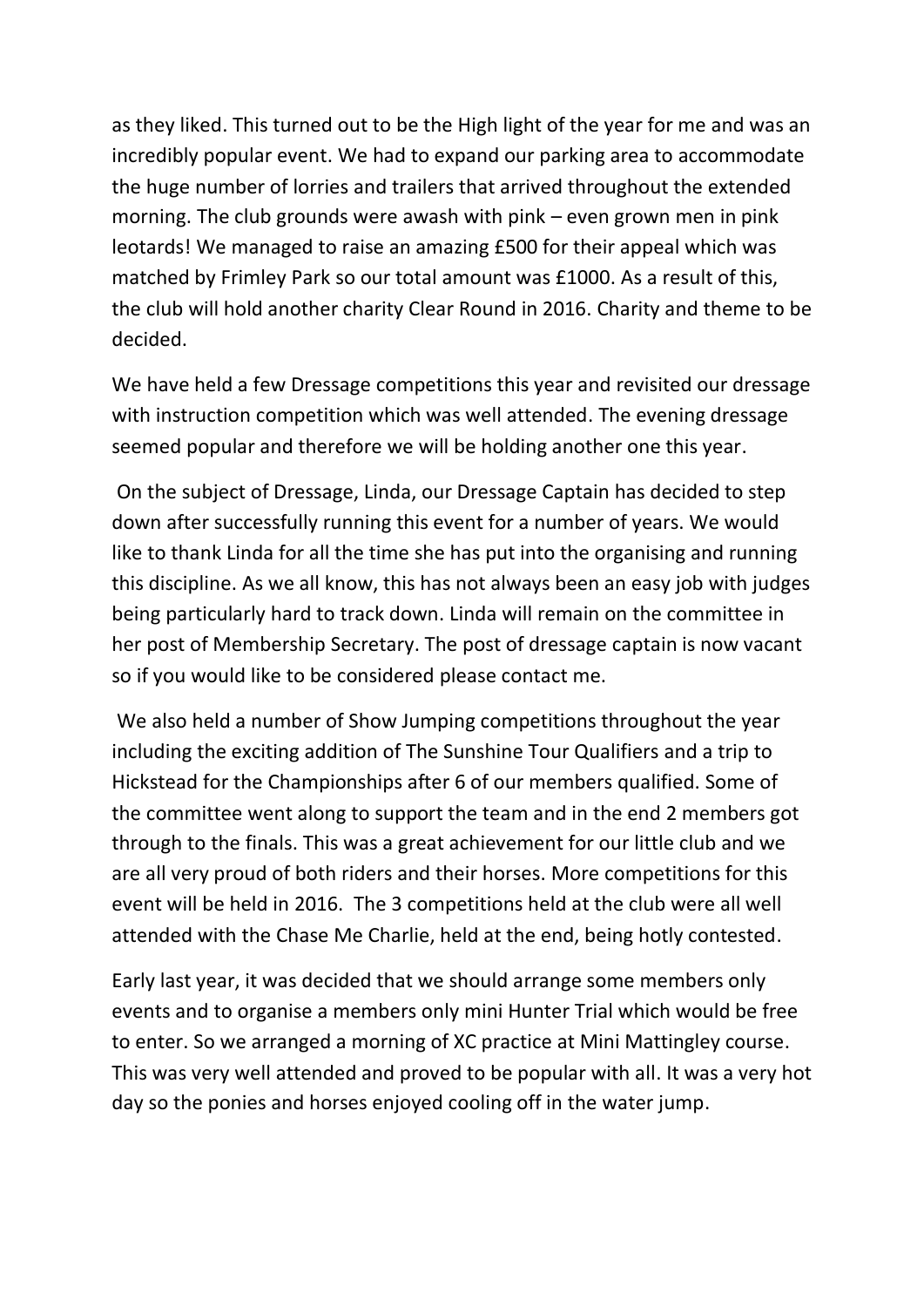A beach ride was arranged for an evening which, although the weather was against us and therefore the turnout was poor, proved to be a fun evening ending at the Fish and Chip shop – horses and all!

The mini hunter trial in November was less of a success. Entries were very poor despite it being a free competition, and the weather was unpleasant. So the decision was made to cancel it.

We welcomed 2 new members on to our committee, Raychell, who has provided us, not only with a club mascot pony (everyone loves Jacob!!) but also with tea, coffee, bacon rolls and cakes. Raychell has also brought to us her knowledge of showing and has achieved a huge amount in improving her jumping.

Our second committee member, Lisa, came along and helped out at some of the earlier events this year but due to family commitments she has had to step down for the time being. We wish her well and hope to see her again.

Our club has been supported, once again, by professional photographer Kevin Hicks. He gives up his free time to come along and provide his services when a lot of photographers now charge just to attend. He has produced some wonderful photos for us over the year and we would like to pass on our thanks to him for fitting us in to his busy schedule.

Looking at the end of the year we decided not to hold the December Clear Round but to concentrate more on the Xmas Gymkhana. This event is always great fun with costumes for the fancy dress being made months in advance. Our judges for this competition remained the same as last year Suzette Watts and Sue McSharry had the impossible task of judging both junior and senior classes. The senior class was won by our very own Raychell whose costume can only be described with words such as "awesome" and "unbelievable".

The gymkhana games went well with some hot competition although competitor numbers were low this year due to the very wet weather which amazingly held off for the morning! Thanks to Angie Bradford whose company "Dirty Dog Wash" sponsored the horse and hound class and delivered the prize herself.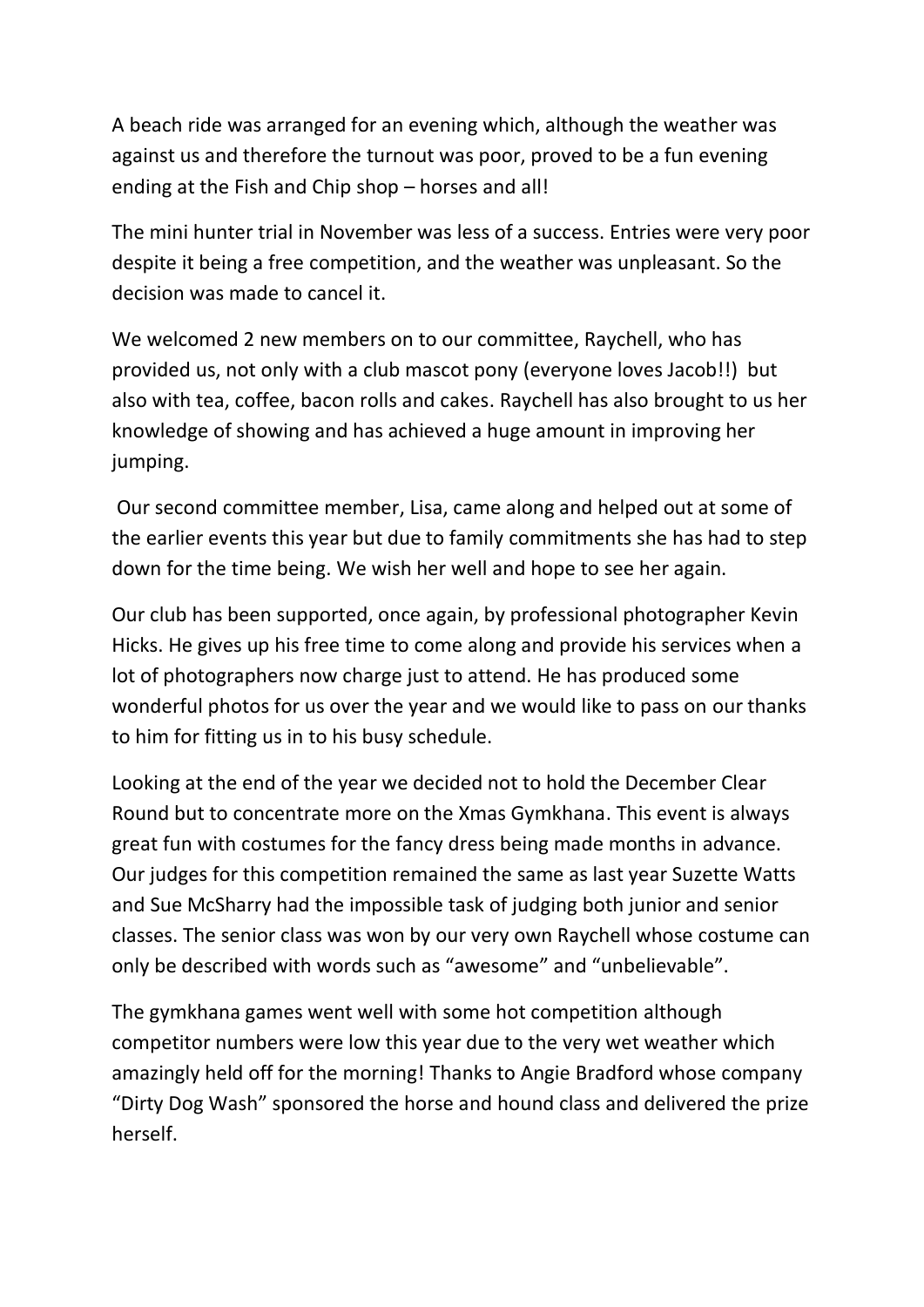This year we also decided that the gymkhana would be the ideal time to present our newly re-instated End of Year Awards. Congratulations to all who won. We are now looking forward to the point scoring to begin again this year.

Thanks must go to all members who have helped us run events this year. Those that help us put up jumps and clear the course at the end of an event make our lives so much easier. Some people forget that we give up our free time to do this for them. Our reward is seeing happy members and riders who are smiling because they have achieved something and the thanks given for a good mornings competition. So thanks also to the committee members whose free time is spent arranging and running these events. Our Facebook feedback tells us that we are appreciated and we should all be proud of our relaxed and friendly little club.

## **Committee**

All members remaining for another year.

Chair Person - Anne Watkin

Secretary/Webmaster – Tony Boman

Treasurer – David Watkin

Membership Secretary – Linda Boman

Rules, Regulations, Safe Guarding and Showjumping – Kate Dineen

Committee – Raychell Langan

Laura Watkin

Eleanor Boman

We have 2 new people who we have invited to join our committee. Firstly,

Sue Vincent – Proposer- Kate Dineen

Seconder - Linda Boman

James Alcroft – Proposer – Dave Watkin

Seconder – Tony Boman